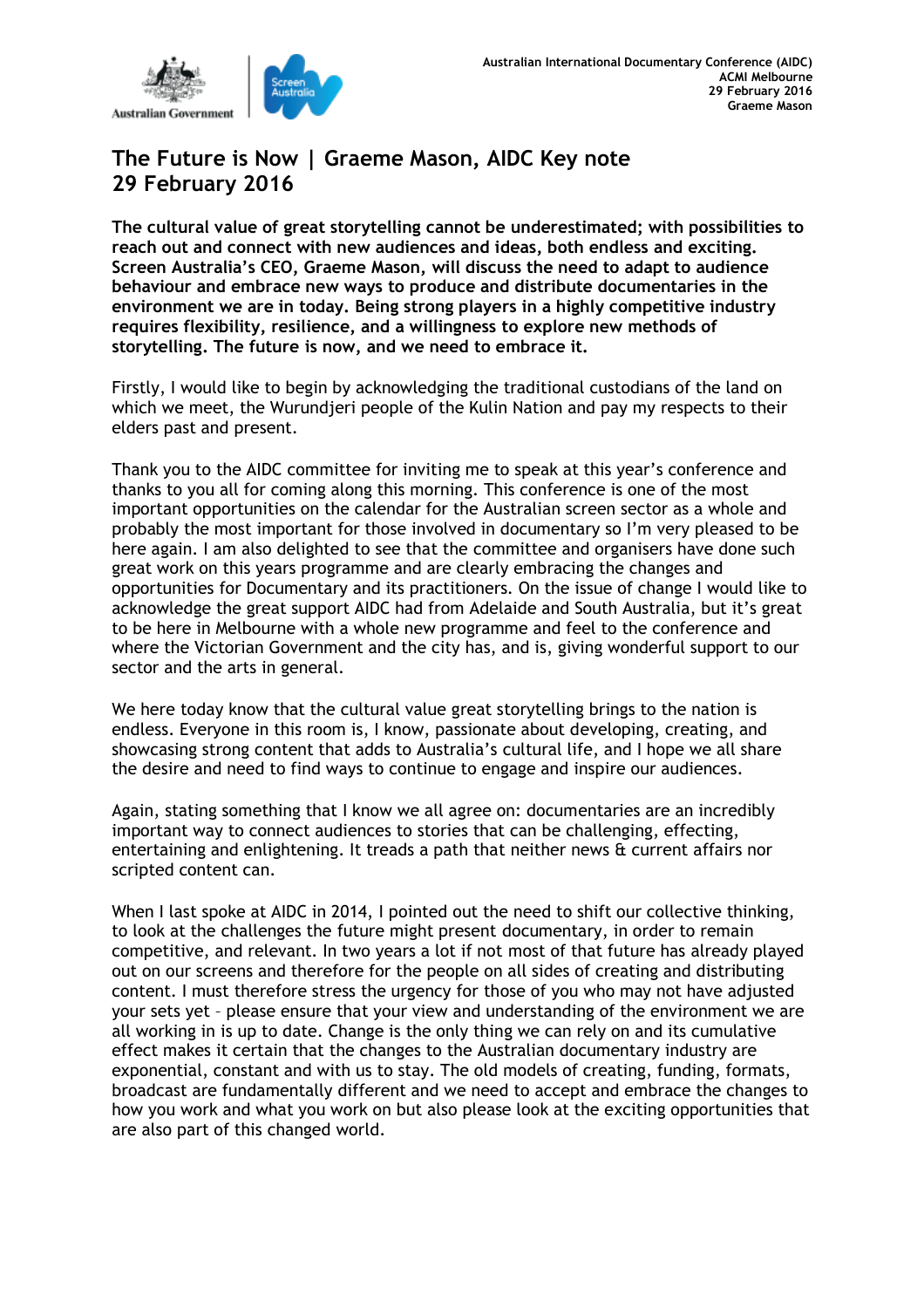

It hardly needs stating, but the need to adapt to audience behaviour and embrace new ways to produce, fund and distribute documentaries in 2016 is beyond urgent.

When I talk about new ways to adapt to audience behaviour, I'm talking about the need to find your audience and work out how to engage them – this is no longer how will a broadcaster promote a show for one specific slot. You need to think of your potential audience, are they watching the public broadcasters or the FTAs, Foxtel, YouTube, google, Netflix, Curiosity Stream, an art gallery or museum or at the local country hall. Who is going to the Cinema for festivals or regular sessions, and, what are they seeing. Or, What about second windows and the long tail?

What does it mean for us all that the average age of TV viewers on all regular channels is so staggeringly high and that a massive percentage of the Australian public now simply don't consume our content on TV or theatres and want different methods of storytelling and format. Even if you aren't concerned by this – and believe me you should be – Screen Australia must be, as our remit is to have Australian stories available for Australians not just a rapidly aging section of the population. Again, to ensure that we stay positive I need to say that a large proportion of our incredibly successful digital on line content is factual, it is reaching new audiences with exciting new content and if you are not staying up to date with it I urge you to do so as it is really inspiring.

We still see many if not most finance plans - I hate to say this but often from experienced applicants – that rely on a public broadcaster, a state agency and Screen Australia (times two for direct and producer offset or PEP investment), and I'm not talking about small budget projects only here. Sometimes very little thought is given to the life of the documentary beyond the first broadcast. You know on occasions we can live with this, especially when the content is important and intrinsically Australian so there's may be nowhere else to go. But over the next few years, when we know there will be less direct funding from Screen Australia through the Doc Unit, and the likely continued phenomenal rise in people and projects looking for finance to create their documentary, we will have some tough choices to make. We'll be looking to support great story telling in projects that find new and innovative ways to finance and get to their audiences in this modern distribution environment.

Staying on my much more positive and pleasant thoughts on why we are all still striving to make content in this changing world.

You only have to take look at what is happening globally, and right here in Australia, to see that people are struggling to understand poverty, climate change, politics, gender inequality and racial divisions. They are looking for ways to understand and shine a light on these and other often-complex issues, and connect with others to share their experiences. Also, as mentioned documentary often starts where current affairs ends allowing us a deeper more expansive look into otherwise unseen worlds.

Not all documentaries strive to create social change though – and nor should they –they also exist so we can be simply amazed at the beauty or bizarre nature of the world and its people or just distracted from daily life for an hour or two.

But you have to admit there is unmatched power in a well-made documentary and public demand for compelling storytelling is stronger than ever. This is why what you all do, is of such value that we need to conserve and nurture it. Yet despite this, and recent success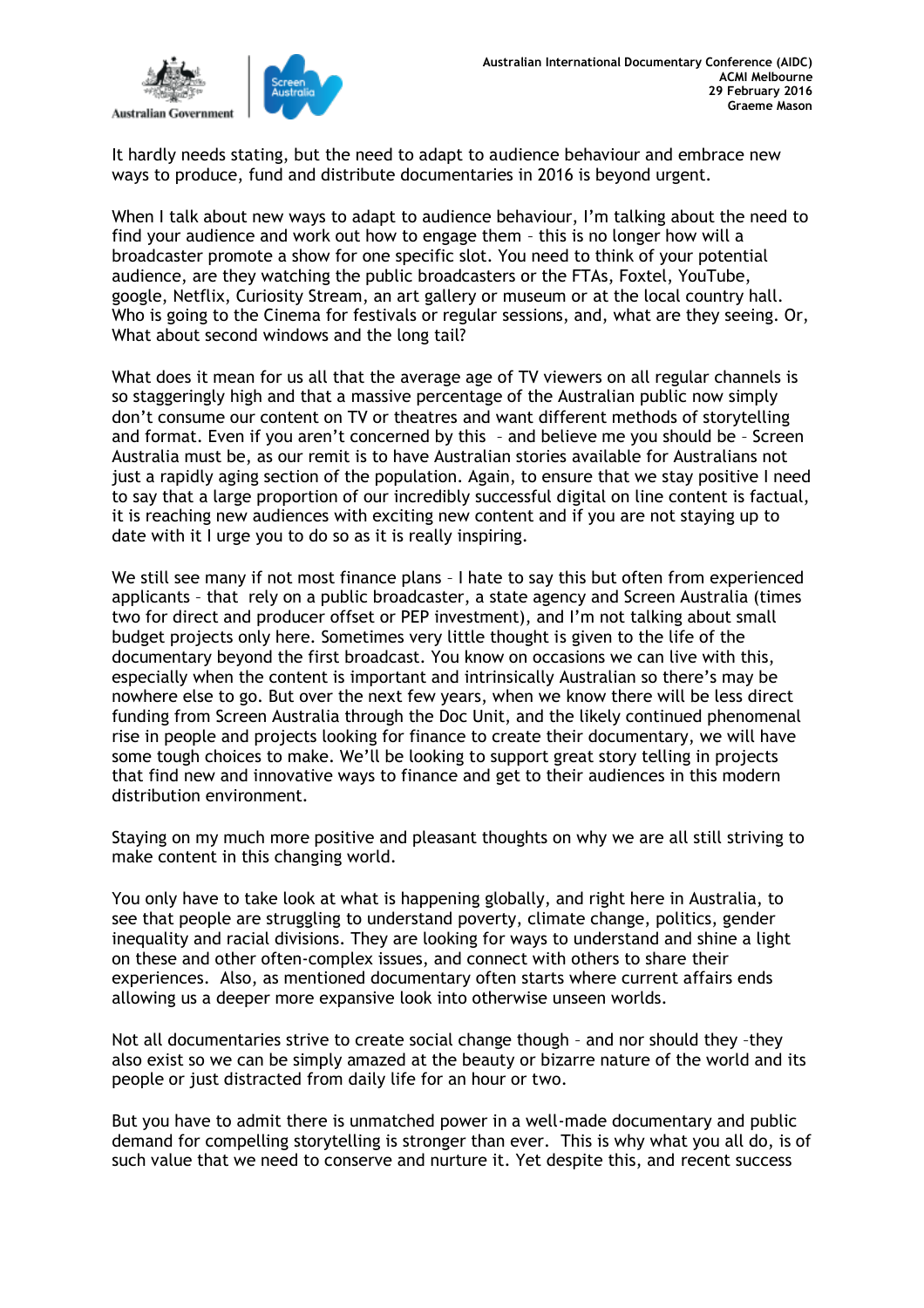

on TV and at the box office, even the most extraordinary documentary will encounter a crowded marketplace, and struggle to find and engage an audience.

None of this is new – in fact, for us in the screen industry, we've seen some major challenges over the last few years: the loss of revenue, audience fragmentation, evolving audience expectations, and piracy has become easy and ubiquitous.

What this means is that, at Screen Australia, we need to ensure we are targeting our investment in unique content that our audiences wouldn't otherwise have access to – particularly stories that matter to Australians – across ages, and our cultural identity.

Our remit is to engage compelling Australian storytelling. So what does this really mean?

- culture: we want distinctive Australian stories
- quality: we get excited about significant projects of scale and ambition, and
- innovation: in this new environment, we want to see more risk-taking content for all platforms.

From Screen Australia's perspective, we have to ensure that we are investing where we make the most difference and supporting where we can benefit the industry and crucially the audience the most.

This means the filters of quality, culture and innovation have never been more important and going forward will become a stronger part of any and all funding assessment process we undertake.

The good news is production levels are on the rise. 447 hours of Australian documentaries were made in the last financial year, with total production value of \$147 million. Documentary hours were up by about 4% on last year and the 5-year average, and total dollar value was up by about 2%.

You – the independent sector – made 75 single episode docs, the same number as last year. And 73 doco series, up from 62 last year.

As you know Screen Australia crunches these numbers every year, along with a whole range of other documentary information such as finance sources, TV ratings and numbers of filmmakers. Our latest infographic snapshot is devoted to documentary, which you can check out on our [website.](http://www.screenaustralia.gov.au/fact-finders/infographics/australian-documentaries-the-facts)

### **Budget constraints – new funding environment**

So when I talk about a new environment, what does this really mean for the documentary sector I hear you asking? Well, we need to reimagine how we work as a sector.

Audiences are playing a more participatory role in shaping their own viewing experience, with collaborative authorship, interactive tools and multiple platforms all blurring the boundaries between producer and audience. While this of course presents us with many burning questions, challenges and frustrations, it can also be a huge opportunity. It is what we make of it.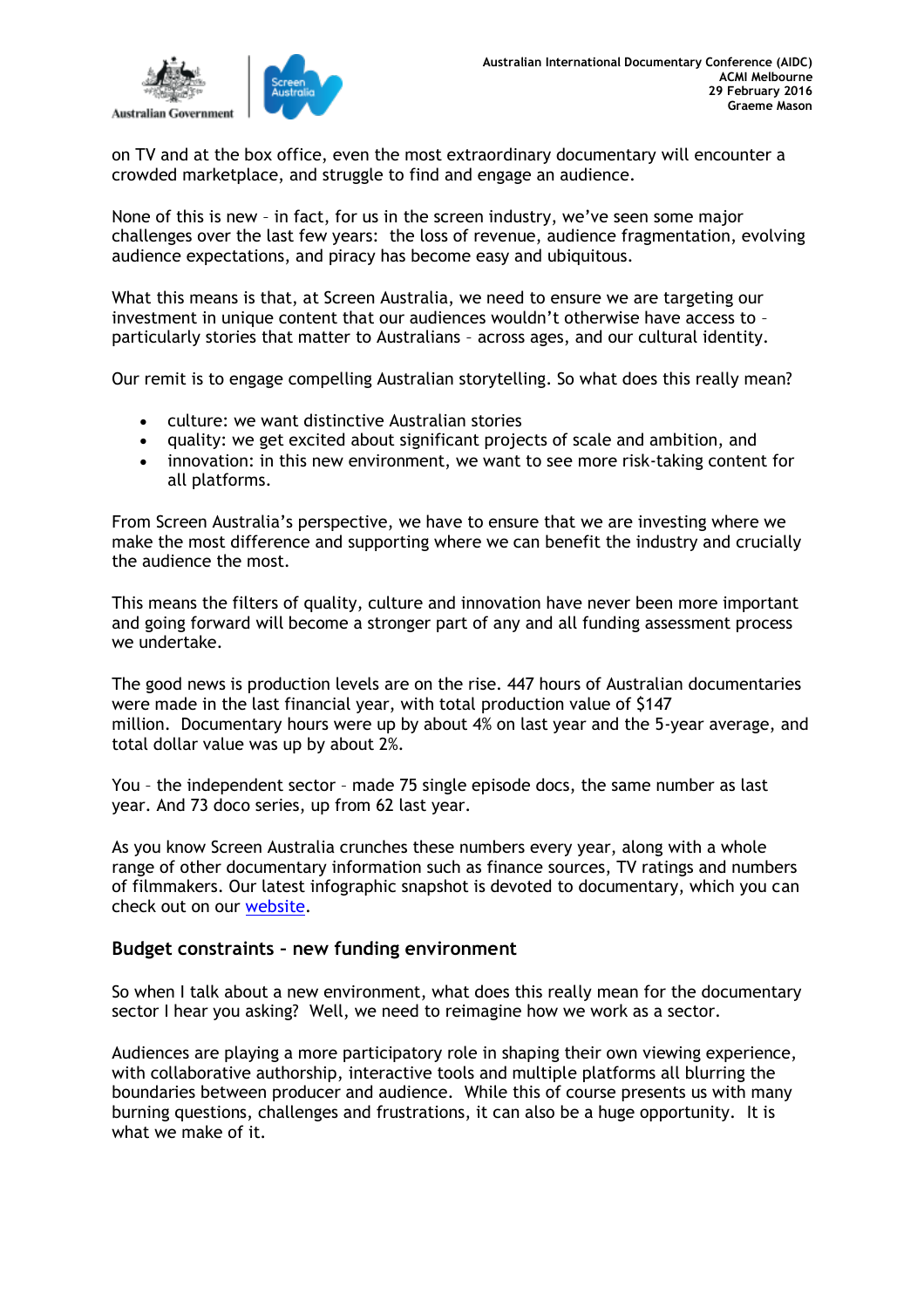

In just over two years, we have seen a reduction in our budget that amounts to over \$50 million. We are not alone. Other government agencies have also faced cuts to their budgets of varying degrees –what this means for us, and for you, is that direct funding from Screen Australia will be even more highly contested and allocated through the filters I mentioned – of quality, culture and innovation. I know that most people in this room and in your part of the sector think we have already made cuts to Documentary and Factual. This is incorrect, to date we have protected documentary, but this is no longer sustainable or practicable. We can no longer absorb the cuts in our overhead or other "non core" areas so are seeing a downward trend in funding of projects across the agency – not I stress just in documentary. The funding/broadcasting model is rapidly changing. So the question is, how do we connect new money and opportunities with new audiences?

Screen Australia's role in supporting quality, culture and innovation will also, always be controversial and the cut and thrust with producers and platforms to work this out continues. While we have managed to keep funding for the documentary sector above \$17 million over the last few years, in spite of the cuts we have received, the reality is, that the next few years we will have to make changes. So, while we will be in less documentary or factual programming into the future, the Offset and the PEP will continue to contribute to help finance eligible projects and build businesses. Again as an aside I must implore you all to also realise that a large part of bleak outlook often expounded by those in documentary land comes from the simple fact that there are more of you than all the other parts of the industry combined so there will always be a huge number not working, not funded, not screened – this is reality which we cannot alter.

One thing is for certain, as the Australian media landscape rapidly evolves, so does the need for the finance plans on projects. Some of you are already adapting. In the last months we have seen some great entrepreneur-type thinking – some producers are getting creative with market support plans, and new distribution models. That's what we want, no more than that: this is what we all need. In an environment of increased demand in a crowded marketplace, with less government support available, we must get creative. We need to be smart. We need wherever possible, to mimic our counterparts in other countries who have not had significant advantages and find funding sources outside of government and from around the world – this of course is also the only way to have any career or business long term.

So let's take a look at some of the successful innovative investment opportunities that have been used over the past year.

#### **2015 – successes**

Over the past two years Good Pitch has created fertile ground for social issue docs. It's unlocked philanthropic investment, helped facilitate significant outreach and impact programs and created a space for producers to explore new audience and distribution opportunities. We have seen more than \$6 million in philanthropic funding committed; more than 60 powerful new partnerships forged to fund production; and unique audiences around each film to ensure the lasting impact of the 13 documentary films presented at the GOOD PITCH² AUSTRALIA events in 2014 and 2015. Let's reflect on some of these success stories from last year:

• *Gayby Baby* premiered at HotDocs 2015, followed with Sheffield, Sydney, MIFF, BFI It has small theatrical releases in Australia and the UK. You may have seen the controversy over the banned screenings in a number of NSW high schools. The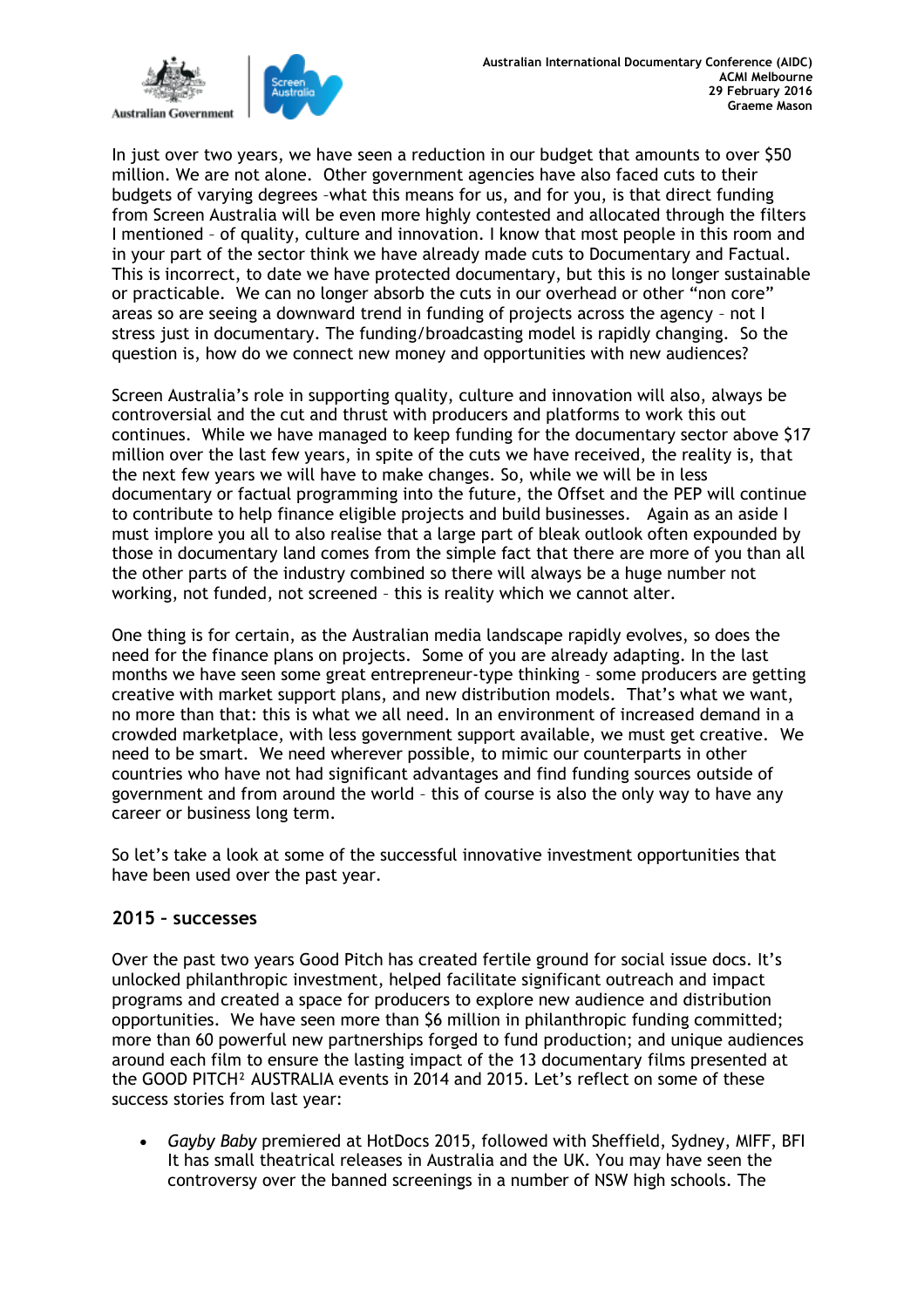

screenings happened outside of school hours as a part of student discussions on inclusion. It also screened on SBS during Sydney's Mardi Gras.

- *Call Me Dad* has had 3 State and a Federal parliamentary screening. Used for domestic violence training by prisons, police services, sporting codes (NRL, AFL, ARU), National GP Association and Qld Attorney General's Department. Over 20 screenings scheduled by White Ribbon Australia in 2016. It was broadcast on the ABC during White Ribbon week.
- *That Sugar Film* is another project with different approaches to engaging with audiences The well-received feature documentary*,* highlighted the harmful effects of excessive sugar consumption. The documentary grossed \$1.7 million to become the highest grossing non-Imax Australian documentary at the local box office. The producers combined traditional film marketing with outreach approaches. They collaborated with cinema on demand platform FanForce, which enables anyone to request a screening of a participating film at a cinema.The film's distributors also released a 'community screening kit' for individuals, community groups, health practitioners and not-for-profits to help them host their own screenings.

What this has shown us is that as an industry, we need to be taking more risks and investing in exciting and innovative ideas of how to work with and to an audience. 2015 really was a great year across the board for our industry – which is why it's important to reflect on some of the real success stories.

CJZ's *Go Back to Where You Came From* following up on winning an Emmy Award and has been produced locally in The Netherlands, Germany, Denmark and Belgium. The third series was reported in the media around the world, and Realscreen voted it one of the top 10 global documentaries of 2015.

Low-budget doc *Tyke: Elephant Outlaw* has followed 15 international festival screenings with 7 TV sales to date, including BBC *Storyville* (UK) and Nine Network Aus. Plus 5 VOD sales including Netflix (US and worldwide).

*Super Predator* (aka *Beasts of the Abyss*) was the most watched program on US cable channel Discovery during its *Shark Week* 2015.

Short documentary *The Face of the Ukraine: Casting Oksana Baiul* screened at 48 international festivals during 2015, including Berlinale, Sheffield Doc/Fest and Los Angeles Film Festival, and has won 5 awards to date, most notably – the Short Film Jury Award for Non-Fiction at Sundance.

SBS series, *Struggle Street* – as controversial as it was, helped drive the largest audience to SBS in its history. The 3 part documentary series averaged almost 1.5 million viewers (metro + regional), making it the highest rating documentary ever on SBS. Episode one was the highest-ever rating non-sports program on SBS.

So what does this mean for 2016, and how will it stack up against the success of 2015? Well, we're incredibly excited about the diversity of the slate and the great programs to come.

## *Moment in History*

Screen Australia is very proud to announce that we are collaborating with NITV/SBS on a slate of compelling and powerful documentaries, titled "A Moment in History". This series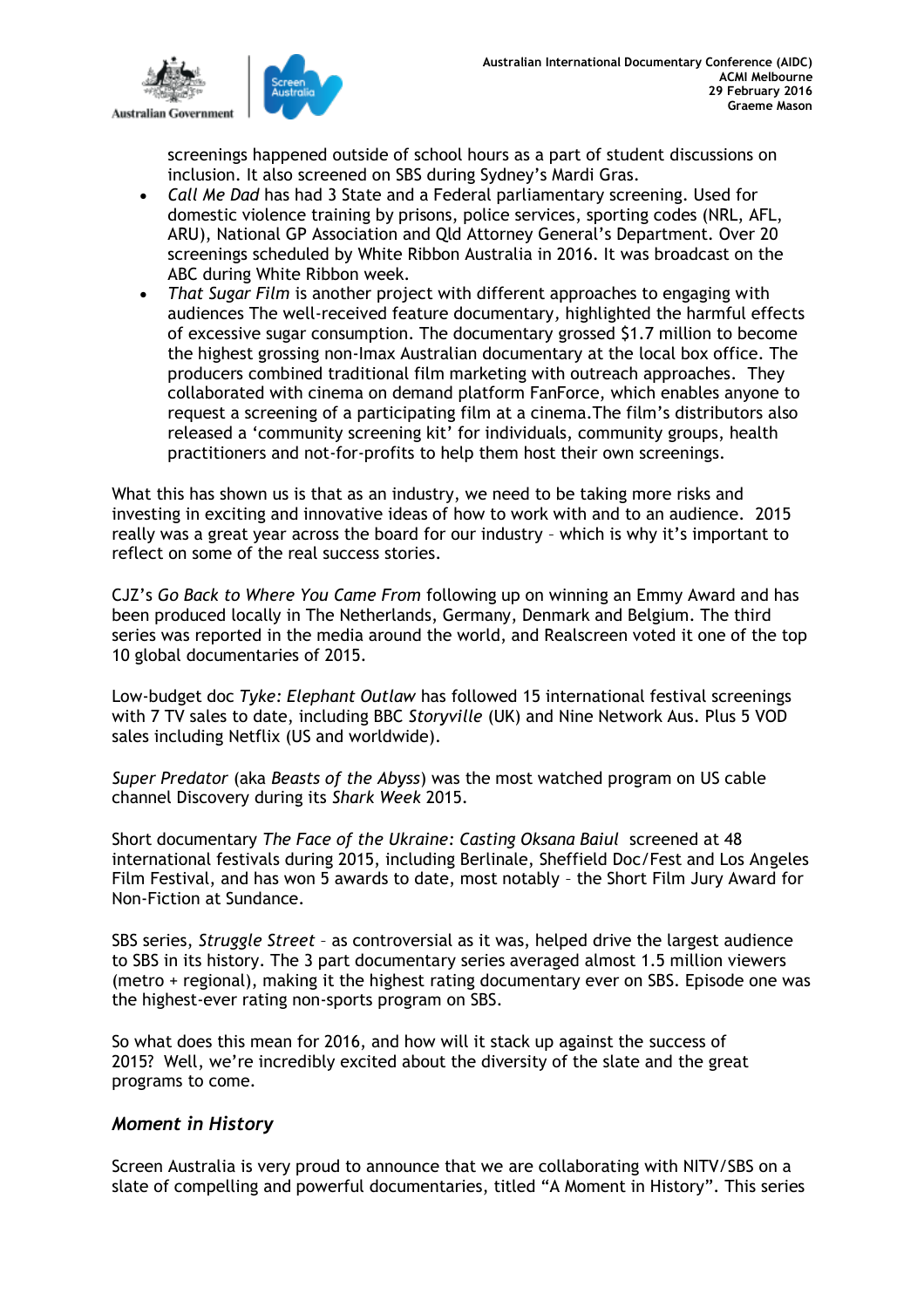

of bold, innovative, and compelling documentaries will explore the place of Aboriginal and Torres Strait Islander Peoples in Australia in the months leading up to the proposed 2017 Referendum on Indigenous Constitutional Recognition. It's important to note that 2017 also marks the 50th anniversary of the 1967 'Yes Vote' referendum and the 25th anniversary of the Mabo Native Title High Court decision.

This exciting series is an example of filming excellence and landmark storytelling from some of our most leading Indigenous filmmakers. It will help shape national discourse and we are proud to be able to support an ambitious project of this calibre that is not only culturally significant, but also inspiring and innovative.

In December, NITV & Screen Australia short listed 5 documentaries from across Australia. The following projects were issued with a Letter of Interest:

| 1. Literacy for Life         | <b>Blackfella Films</b> |
|------------------------------|-------------------------|
| 2. Constitutionally Confused | <b>Brindle Films</b>    |
| 3. Connection to Country     | Weerianna Street Media  |
| 4. We Don't need a Map       | <b>Barefoot Films</b>   |
| 5. A Rightful Place          | <b>Bacon Factory</b>    |
|                              |                         |

The teams include Warwick Thornton, Erica Glynn, Trisha Morton Thomas, Darren Dale, Dean Gibson and Tyson Mowarin.

Given Screen Australia is primarily a cultural organisation – the benefits we offer to Australians fundamentally need to be cultural.

We need to ensure we are targeting our investment in unique content that our audiences wouldn't otherwise have access to – particularly stories that matter to Australians, and our cultural identity, and our national history.

Culture doesn't have to mean high-brow or worthy, but it does mean a uniquely Australian voice and an ability to resonate with audiences beyond their first viewing.

What excites me, and Screen Australia about *A Moment in History,* is that it is shaping conversations about our national identity – and is ground-breaking in its approach, with five vastly different stories on what constitutional recognition means to different communities throughout Australia. This is what Screen Australia, as the government agency for the sector is about. Our sector is phenomenally talented, and we want to showcase talent and great storytelling that inspires, educates, challenges, and moves the audience and this series, *A Moment in History,* really reinforces the power of documentary to capture this conversation for Australians now and in the future.

## **2016 and beyond**

There are some other really exciting titles set for release in 2016 –including *Sherpa*, which I know is the subject of a couple of sessions here this week which we expect will do really well, and I congratulate Jennifer, John, Bridget and all the team of their awards both here, and abroad. It's had a sale to the Discovery Network for international distribution where it will be released to 220 countries late in late April this year. It is likely to be seen by millions. This type of sale gives real opportunity for all of us to pursue greater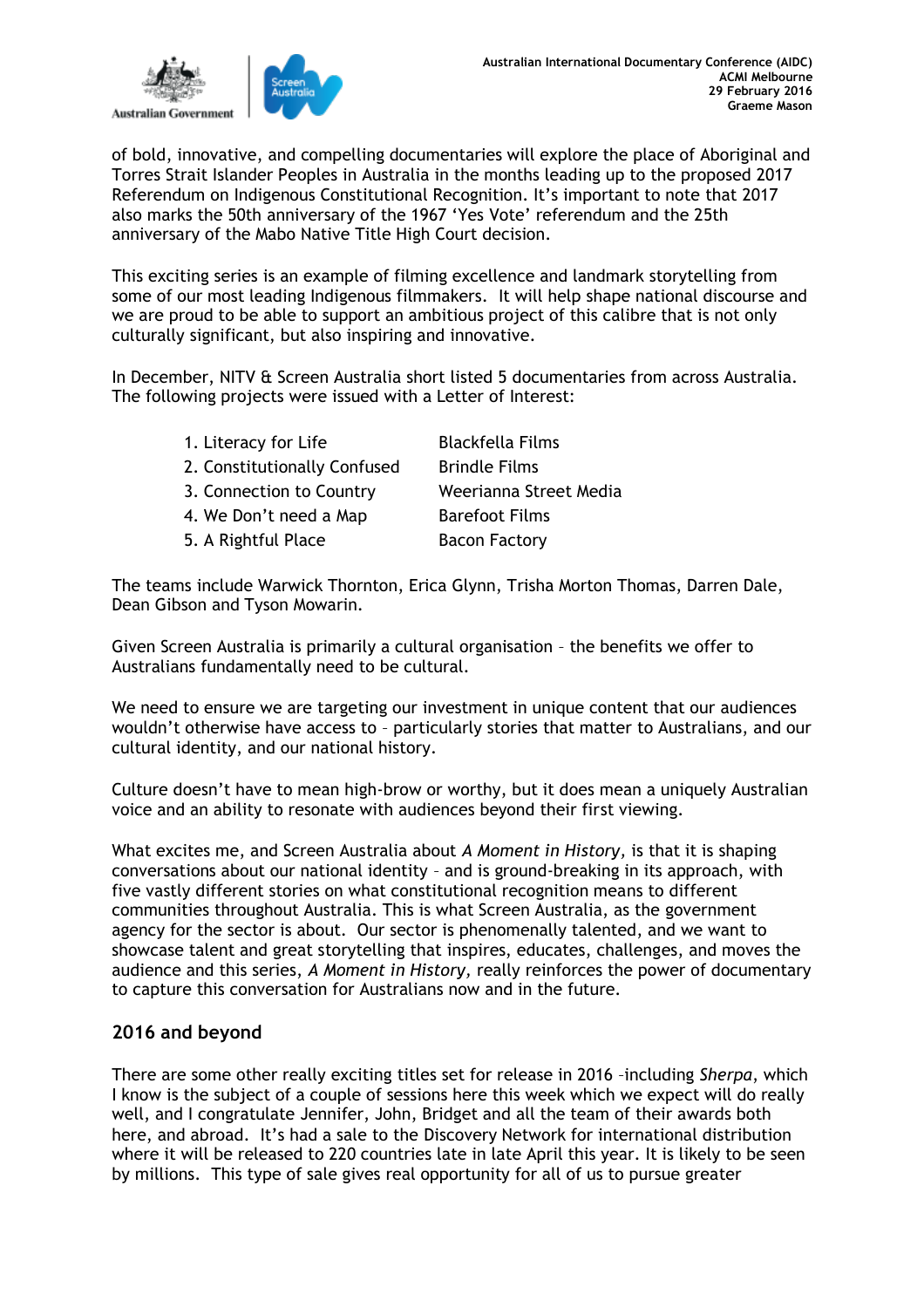

distribution and investment openings. We also showcased this documentary as our first parliamentary screening in Canberra last week – and the audience loved it.

We're also looking forward to seeing *Motorkite Dreaming,* collaboration between SBS online and NITV, which utilises three different formats. The first window for television is a 4 x 24 mins series; the second broadcast window is Redbull TV an online/VOD platform, where the series will be slightly tweaked to suit their audience; and the final window will be a feature length version. What this tells us, is the creative team behind Motorkite Dreaming really know their audience, and how to capitalise these numbers on multiple platforms. Seeing innovative ways to tell the same story across a range of platforms is exciting for me, and exciting for Screen Australia.

It's also worth noting that the **Hot Docs Made In** program this year will highlight documentaries from Australia, and Screen Australia will host a delegation of Australian documentary makers to the Hot Docs Festival in Toronto – North America's largest, targeting producers with potential projects for the pitching events.

Past Made In programs have focused on films from India (2015), Poland (2013), Mexico (2008), Japan (2006), and South Africa (2004) to name a few, so we are really excited that the best of the best in Australia will not only have their documentaries showcased at this international festival, but most importantly have the opportunity to make invaluable contacts, and learn from the best.

As you can see, 2016 is already shaping up to be a cracking year for documentaries, with so many more that I haven't had time to mention, that really will push boundaries, challenge and excite you, and above all tell great stories.

We have seen a year of great transformation in our industry with new players, new platforms and new partnerships. We want to help develop the capacity of the local screen industry to connect with audiences through innovative online marketing campaigns.

We believe there is real opportunity for our sector to promote our stories more actively and creatively and to find new partners on traditional and non-traditional platforms.

We are about to launch a new website that will include click through to purchase options on our Australian titles. Our database of Australian titles is the most comprehensive and credible source available. Now, if your film is available on streaming or transactional services, we can help audiences find it. As the new website goes live in the next few weeks, we'd encourage you to look up your titles, and check that we have the most compelling images and trailers to promote them. We have feeds from iTunes, Stan, Netflix, Dendy direct, FetchTV and other major SVOD or TVOD services but if your films are only available on smaller sites like VHX, there is a form on our site to give us those details so we can help audiences find your great content.

We know that our support is not just about propping up an industry; it is about delivering important cultural dividends back to Australian taxpayers – through screen content that is vital to our cultural identity, our sense of selves and our place in the world. This needs to be understood across the industry and in Canberra. There is no time like the present to make your voice heard which is acutely important in an election year.

Being strong players in a highly competitive industry means that we need to be flexible, resilient and open to new stories and methods of storytelling. We will face more